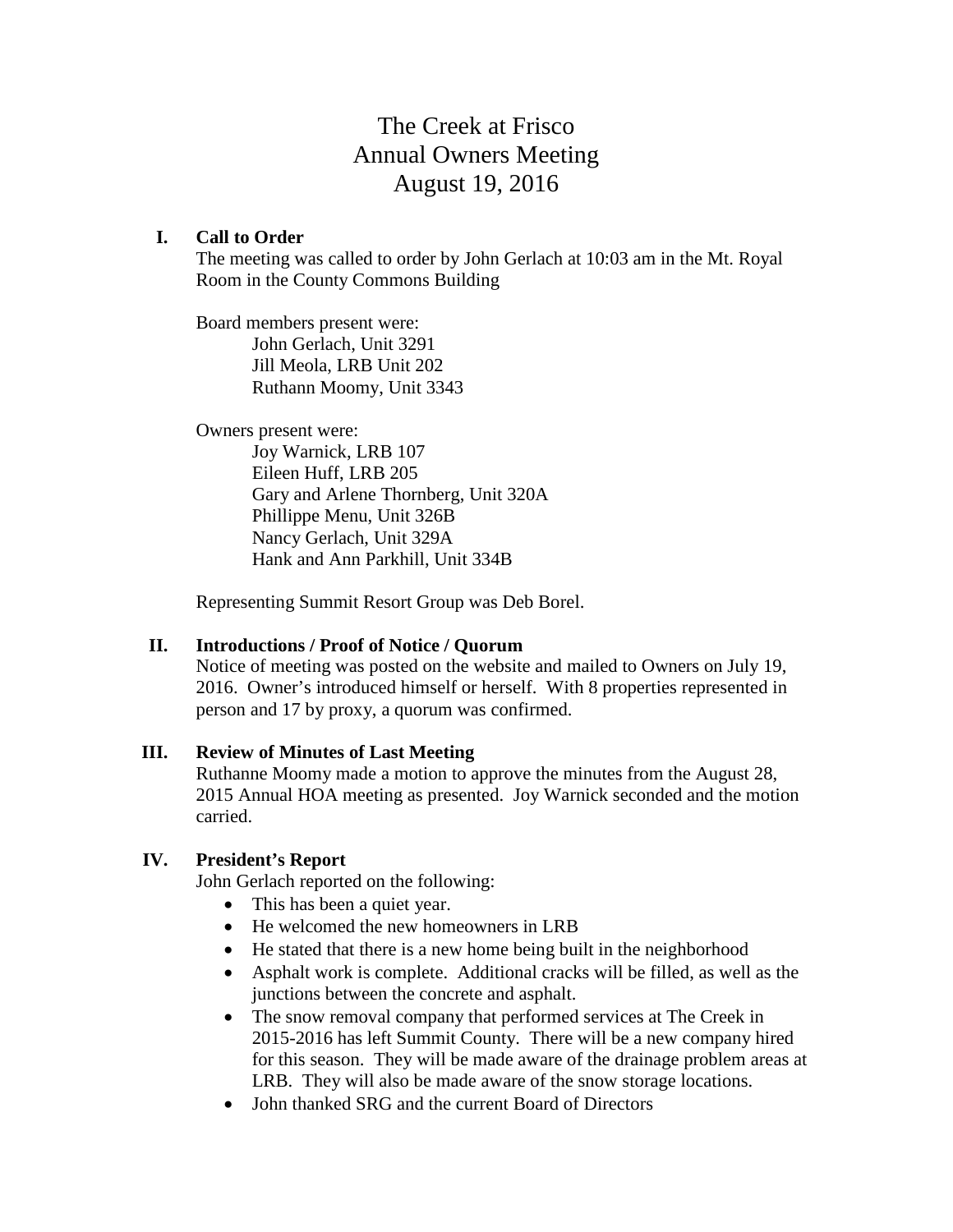• He also thanked Joy Warnick for her service on the Board

# **V. Treasurer's / Financial Report**

Deb Borel reported on July 31, 2065 close as follows:

- July 2016 close financials report that the association has \$18,091.83 in Operating.
- The P & L reports that the association is \$495.80 over budget at July 2016 close.
- The Owners and Management discussed areas of variance
- Deb Borel directed Owners to the website for governing documents, financials and meeting minutes.

## 2017 Budget

- The Owners reviewed the proposed 2017 budget and discussed changes.
- There is no proposed increase to dues
- Ruthann Moomy is in favor of increasing dues by \$1,000 annually to have the funds in the bank when it comes time to seal the roads every 5 years.
- Hank Parkhill does not agree to a dues increase, but would rather have a special assessment.
- Hank Parkhill made a motion to evaluate the condition of the road at the 2020 Annual meeting to determine whether or not seal coating would be necessary in 2021. Gary Thornberg seconded and the motion carried.
- Ruthann Moomy made a motion to approve the 2017 budget as presented. Gary Thornberg seconded and the motion carried.

# **VI. Owner's Forum**

- A. Per the Declaration, Owners are not required to landscape their yards. All Owners are required to keep their yards free of noxious weeds.
- B. Entrance John Gerlach asked if Owners would be in favor of improving the entrance area sign. Owners present agreed that the Association would not spend money to landscape the entrance.
- C. Hank Parkhill pointed out that there are pet restrictions for rentals at The Creek at Frisco, and Owners are violating them. Ruthann Moomy will call Owners who are in violation to remind them that tenants are not permitted to have pets. An email will be sent to all Owners reminding them of this.

# **VII. Old Business**

No Old Business was discussed.

# **VIII. New Business**

No New Business was discussed.

## **IX. Election of Directors**

The term of Jill Meola has expired. She has indicated her willingness to run again. Joy Warnick made a motion to nominate Jill Meola for another term on